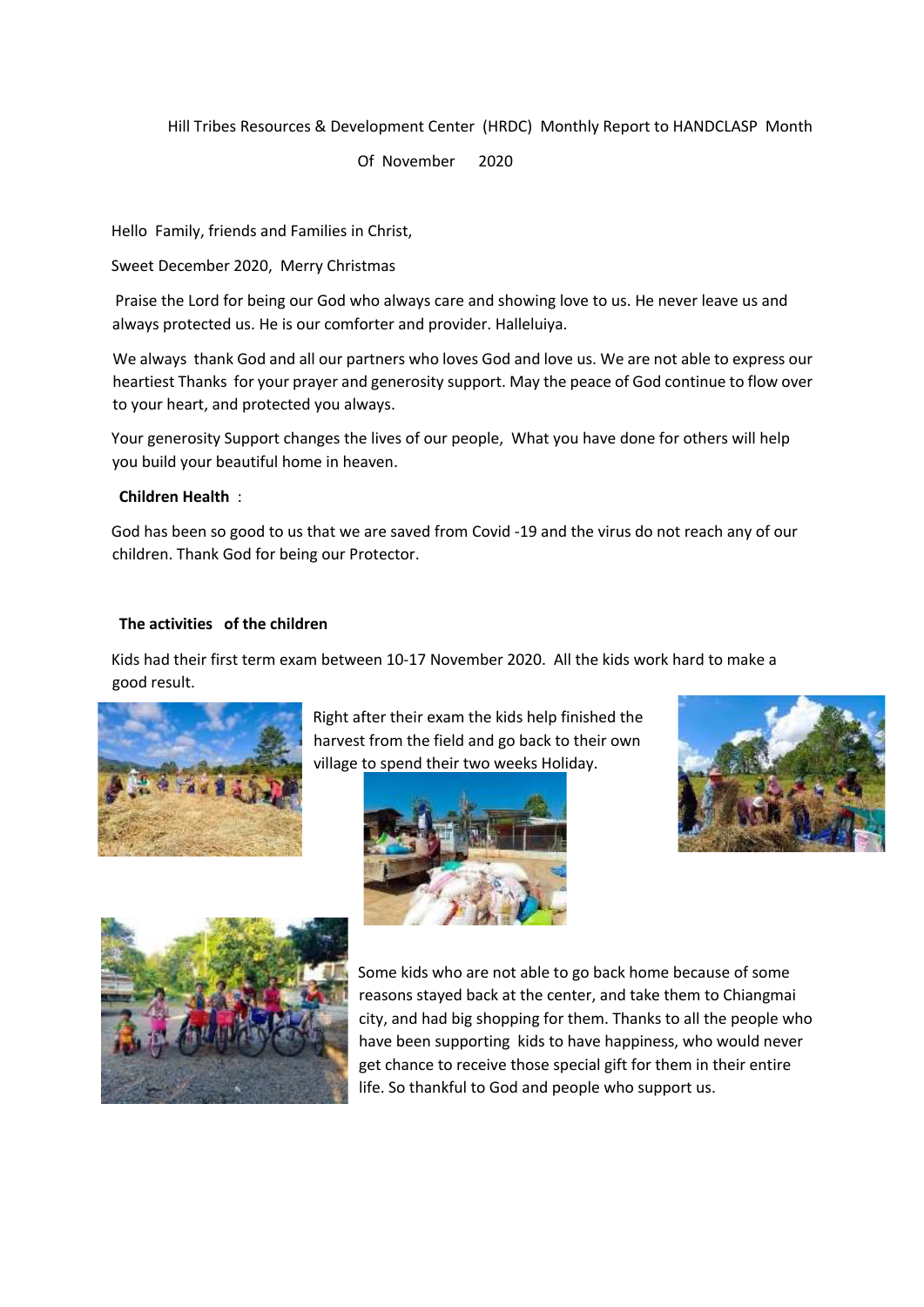## COMMUNITY :

All the village people are busy with their harvesting, People are helping each other in their rice field and very quiet in the village, because most of the villagers including our HRDC staffs are in their rice field helping each other on harvesting.



Attend the House dedication service at our village on 29th.November. 2020.

Our kids and staffs joined the service of welcoming Sweet December at Ban Mai Phatana Church on



On going Project and next Plan

30th.November. 2020.

Our December 2020 plan are as below : 1. Visiting Children Home in between 19-25 December 2020.

- 2. Reach out to the Non-Christian Villages along with Evangelistic team and others churches.
- 3. Will also celebrated Christmas at the center,

4.The Dining Hall building construction stop for while and waiting for more donation to continue the building. Please continue to keep in your prayer.

PRAYER REQUEST

Please pray with us for:

- 1. Children and their families health.
- 3. Pray for the financial support for new Dining Hall construction and the builders.
- 4. Financial support for regular support, Sustaining Ministry Programme and the college fund.
- 5. Children and staffs that their eyes will open to see the Glory of God.
- 6. More sponsors will be involved and experience this joy and blessings.
- 7. Maedet Ministry More people open their heart but not have enough courage to make their own decision to follow Christ, Pray for them that they decide to follow Jesus.
- 8. Our new project at Dong Sam Muen, Hmong Village has been moving onward , Pray that the Lord will show us What and How to do – to help the children and school at the village.

You are always welcome to join us in the Lord's Ministry. Your prayer is the most important support because our Living God knows How to operate the ministry through you and us. We are thankful to God for allowing us to take part in extending His kingdom on this earth. Let us also pray that the